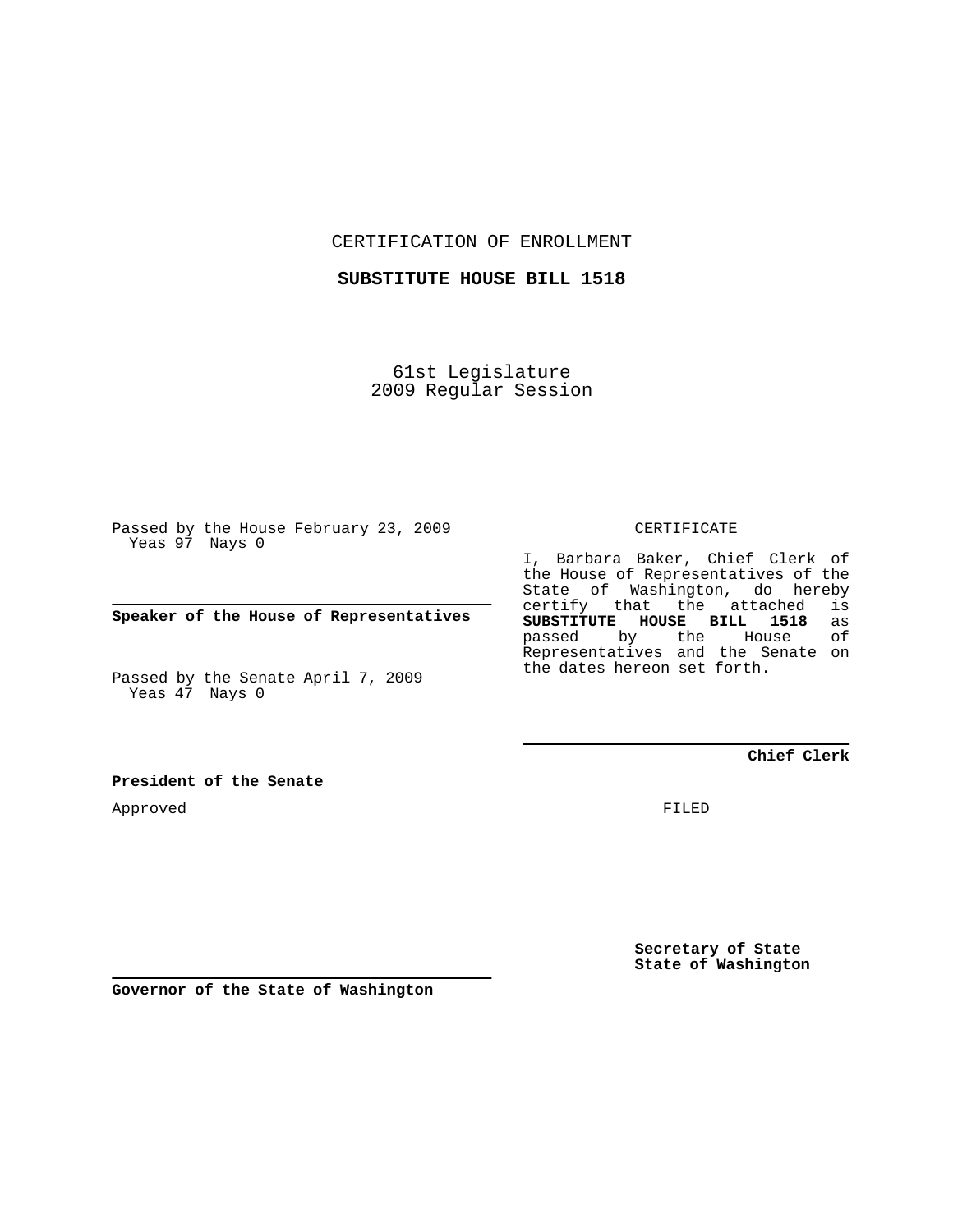## **SUBSTITUTE HOUSE BILL 1518** \_\_\_\_\_\_\_\_\_\_\_\_\_\_\_\_\_\_\_\_\_\_\_\_\_\_\_\_\_\_\_\_\_\_\_\_\_\_\_\_\_\_\_\_\_

\_\_\_\_\_\_\_\_\_\_\_\_\_\_\_\_\_\_\_\_\_\_\_\_\_\_\_\_\_\_\_\_\_\_\_\_\_\_\_\_\_\_\_\_\_

Passed Legislature - 2009 Regular Session

## **State of Washington 61st Legislature 2009 Regular Session**

**By** House Commerce & Labor (originally sponsored by Representatives Conway, Condotta, Green, Kelley, and Wood; by request of State Board of Accountancy)

READ FIRST TIME 02/10/09.

 1 AN ACT Relating to prohibited practices in accountancy; and 2 amending RCW 18.04.345.

3 BE IT ENACTED BY THE LEGISLATURE OF THE STATE OF WASHINGTON:

 4 **Sec. 1.** RCW 18.04.345 and 2008 c 16 s 5 are each amended to read 5 as follows:

 6 (1) No individual may assume or use the designation "certified 7 public accountant-inactive" or "CPA-inactive" or any other title, 8 designation, words, letters, abbreviation, sign, card, or device 9 tending to indicate that the individual is a certified public 10 accountant-inactive or CPA-inactive unless the individual holds a 11 certificate. Individuals holding only a certificate may not practice 12 public accounting.

13 (2) No individual may hold himself or herself out to the public or 14 assume or use the designation "certified public accountant" or "CPA" or 15 any other title, designation, words, letters, abbreviation, sign, card, 16 or device tending to indicate that the individual is a certified public 17 accountant or CPA unless the individual qualifies for the privileges 18 authorized by RCW 18.04.350(2) or holds a license under RCW 18.04.105 19 and 18.04.215.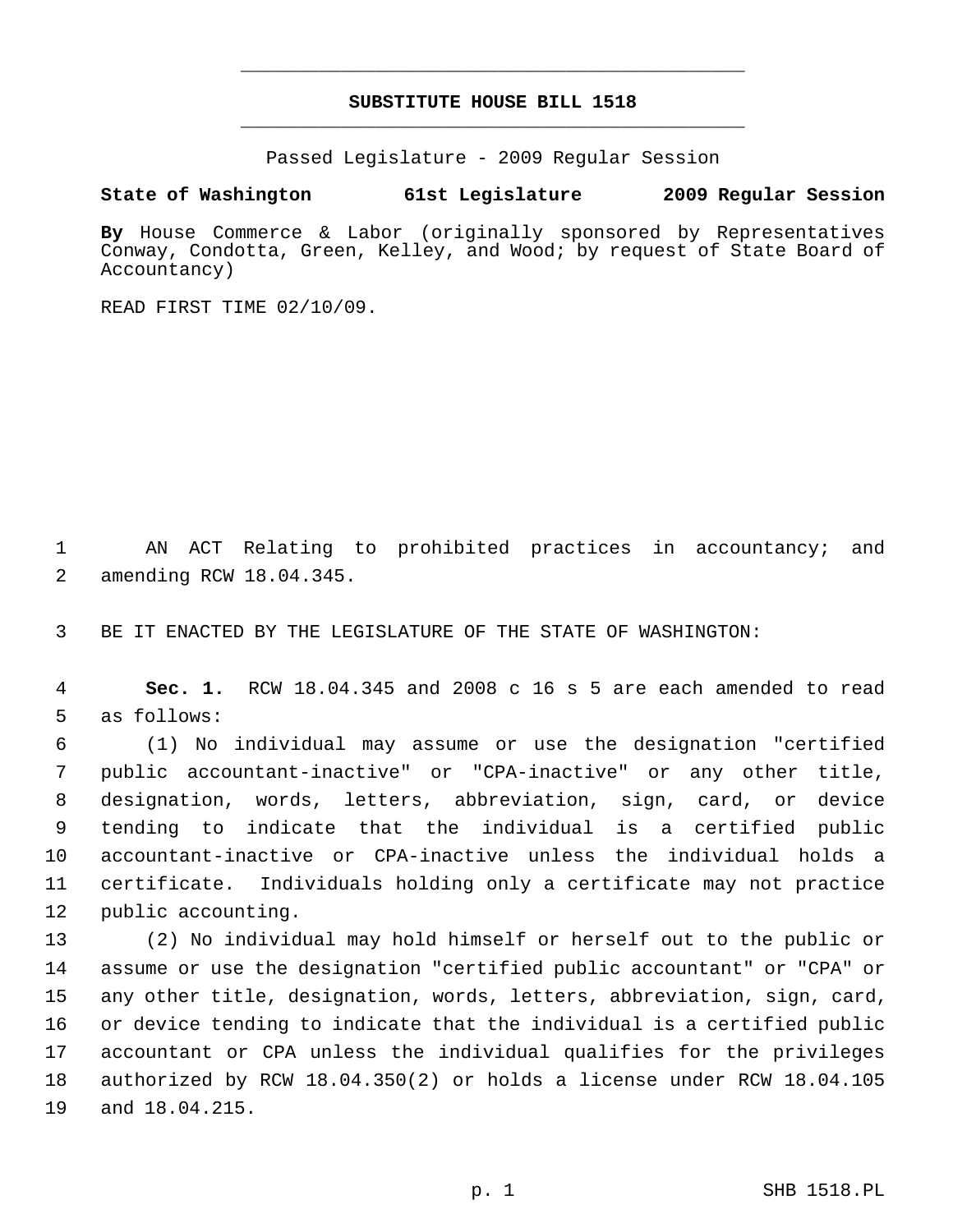1 (3) No firm with an office in this state may ((practice public 2 accounting in this state)) perform or offer to perform attest services 3 as defined in RCW 18.04.025(1) or compilation services as defined in 4 RCW 18.04.025(6) or assume or use the designation "certified public 5 accountant" or "CPA" or any other title, designation, words, letters, 6 abbreviation, sign, card, or device tending to indicate that the firm 7 is composed of certified public accountants or CPAs, unless the firm is 8 licensed under RCW 18.04.195 and all offices of the firm in this state 9 are maintained and registered under RCW 18.04.205. This subsection 10 does not limit the services permitted under RCW 18.04.350(10) by 11 persons not required to be licensed under this chapter.

12 (4) No firm may perform the services defined in RCW 18.04.025(1) 13 (a), (c), or (d) for a client with its home office in this state unless 14 the firm is licensed under RCW 18.04.195, renews the firm license as 15 required under RCW 18.04.215, and all offices of the firm in this state 16 are maintained and registered under RCW 18.04.205.

17 (5) No individual, partnership, limited liability company, or 18 corporation offering public accounting services to the public may hold 19 himself, herself, or itself out to the public, or assume or use along, 20 or in connection with his, hers, or its name, or any other name the 21 title or designation "certified accountant," "chartered accountant," 22 "licensed accountant," "licensed public accountant," "public 23 accountant," or any other title or designation likely to be confused 24 with "certified public accountant" or any of the abbreviations "CA," 25 "LA," "LPA," or "PA," or similar abbreviations likely to be confused 26 with "CPA."

27 (6) No licensed firm may operate under an alias, a firm name, 28 title, or "DBA" that differs from the firm name that is registered with 29 the board.

30 (7) No individual with an office in this state may sign, affix, or 31 associate his or her name or any trade or assumed name used by the 32 individual in his or her business to any report prescribed by 33 professional standards unless the individual holds a license to 34 practice under RCW 18.04.105 and 18.04.215, a firm holds a license 35 under RCW 18.04.195, and all of the individual's offices in this state 36 are registered under RCW 18.04.205.

37 (8) No individual licensed in another state may sign, affix, or